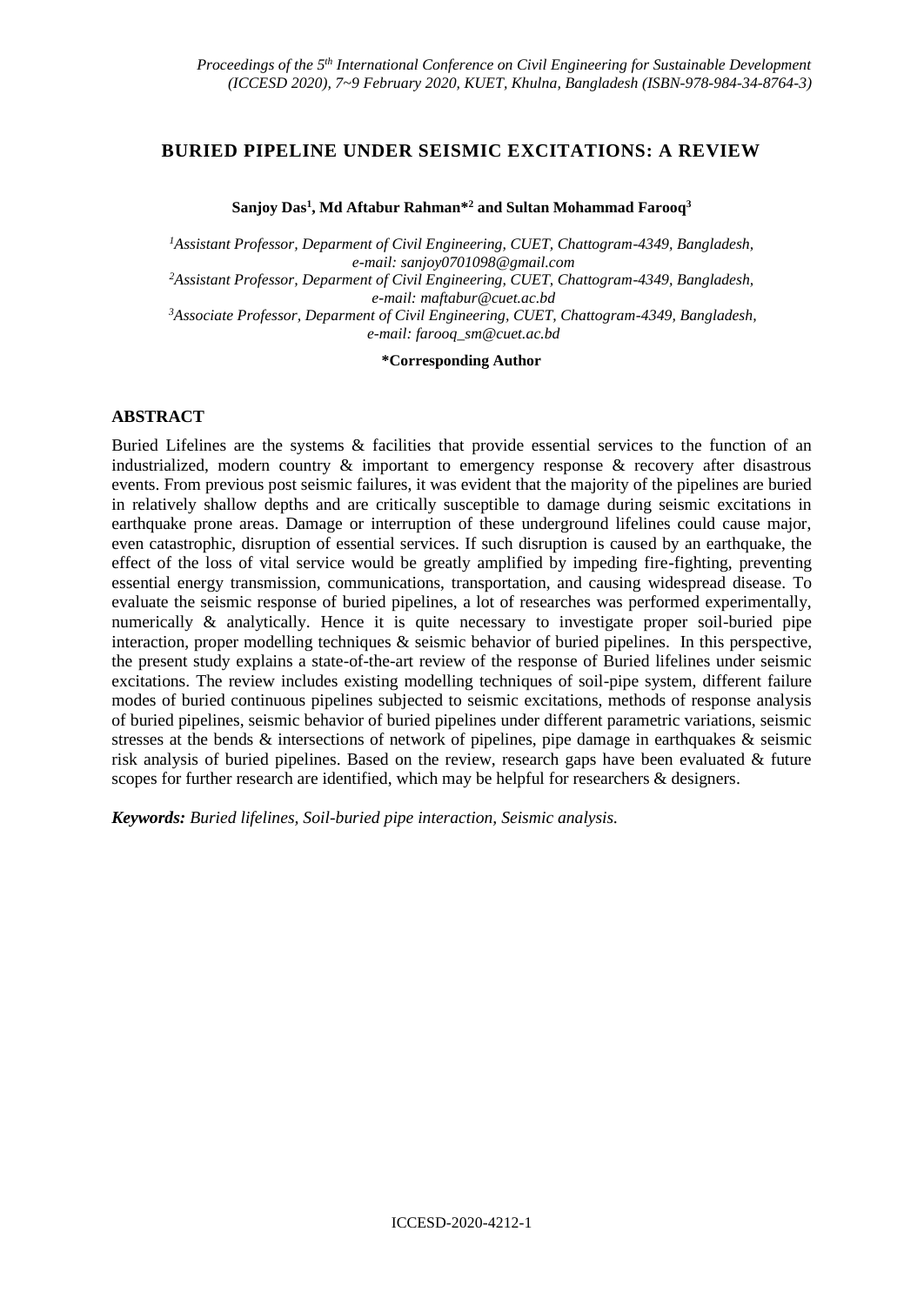### **1. INTRODUCTION**

Pipelines are often referred to as "Lifelines" because of their role in the delivery of life-dependent resources. Some examples of lifelines are natural gas or oil pipes, sewage and water supply pipelines, storage facilities, tunnels, power lines and communications lines. Although its importance is underestimated or even unknown to the common society or public, its failure can result in drastic effects to the public. It is therefore important in all circumstances to preserve the integrity of these' lifelines.

A large proportion of lifelines are placed underground. Interruption of these underground lifeline systems may result in major disruption to essential services, even catastrophic ones. The damage to the buried lifelines during an earthquake is evident and reported in many technical writings. For instance, the San Francisco earthquake in 1905 destroyed many buried lifelines. The rupture of water supplies in Yokohama caused fire and flooding. Moreover, in Kanto 1923, Long Beach 1933, Fukui 1948, Alaska 1964, San Fernando 1971, Managua 1972 earthquakes, there have been extensive damage to the underground pipelines. The 1952 Kern County earthquake caused serious damages to four railroad tunnels ("Response of underground lifeline systems to earthquakes'," 1975). literature study revealed that pipelines are subjected to high stresses during earthquake and ultimately lead to failure of the pipelines. Depending on the material transmitted via the pipeline, pipeline failure may trigger the sources of pollution, water crises, fire, explosion, etc. The mitigation of such hazards has been realized by the researcher and they emphasized on estimating the responses of buried structures during extreme event. The research in buried pipeline was first reported when Newmark developed the procedure to analyse the buried pipeline under fault rupture. Later, other researcher developed some sophisticated models to account for fault effect on buried pipeline. The high computation facilities encouraged the researchers to numerically simulate the response of buried pipeline under fault rupture. To date, a significant number of analytical and numerical model has been developed to understand the behaviour of buried pipeline during fault movement. However, the direct response of buried pipeline under seismic loading is seldom found in technical writings. In addition to analytical and numerical modelling, some experimental observations are also available. over the last few years, researchers have paid more attention to the complex behaviour of buried pipelines in order to properly understand the phenomenon of soil-pipe interaction. The dynamic behaviour of the buried pipelines depends on several factors, such as the type and frequency of incoming waves, the properties of the surrounding soil, the material and dimensions of the pipe the flexibility of the joint, the internal pressure, etc. In addition to the remaining straight portion of the pipe, it was found that more pressure would produce at the pipeline intersection. A thorough understanding of the pipe-soil interaction is needed for dynamic analyses of the buried pipeline, because it has an important role to play during seismic excitement.

Identifying the need for seismic response analysis of buried pipeline, a compilation of so far developed procedure is necessary. Therefore, this research aims to sum up the available soil pipe modeling techniques and analysis methodologies from previous research projects. The study prop oses certain research lacunes that need to be further explored based on the merits and denerves of exis ting methods.

### **2. DYNAMIC BEHAVIOUR OF BURIED PIPELINES**

Interactions and features of ground motion play a key role in the study of structures below the ground Field observations and various studies indicate that damage to underground structures, mainly buried pipelines during the earthquake, is due to excessive axial and bending stresses and strains developed at various points along pipe lengths due to various reasons such as wave propagation characteristics, large displacements due to fault movements, uplifting or landslides caused by soil liquefaction. (Youssef M. A. Hashash, Jeffrey, J. Hook, 2014) published a summary report on the current state of seismic analysis and layout of underground structures, which explains the methods used by engineers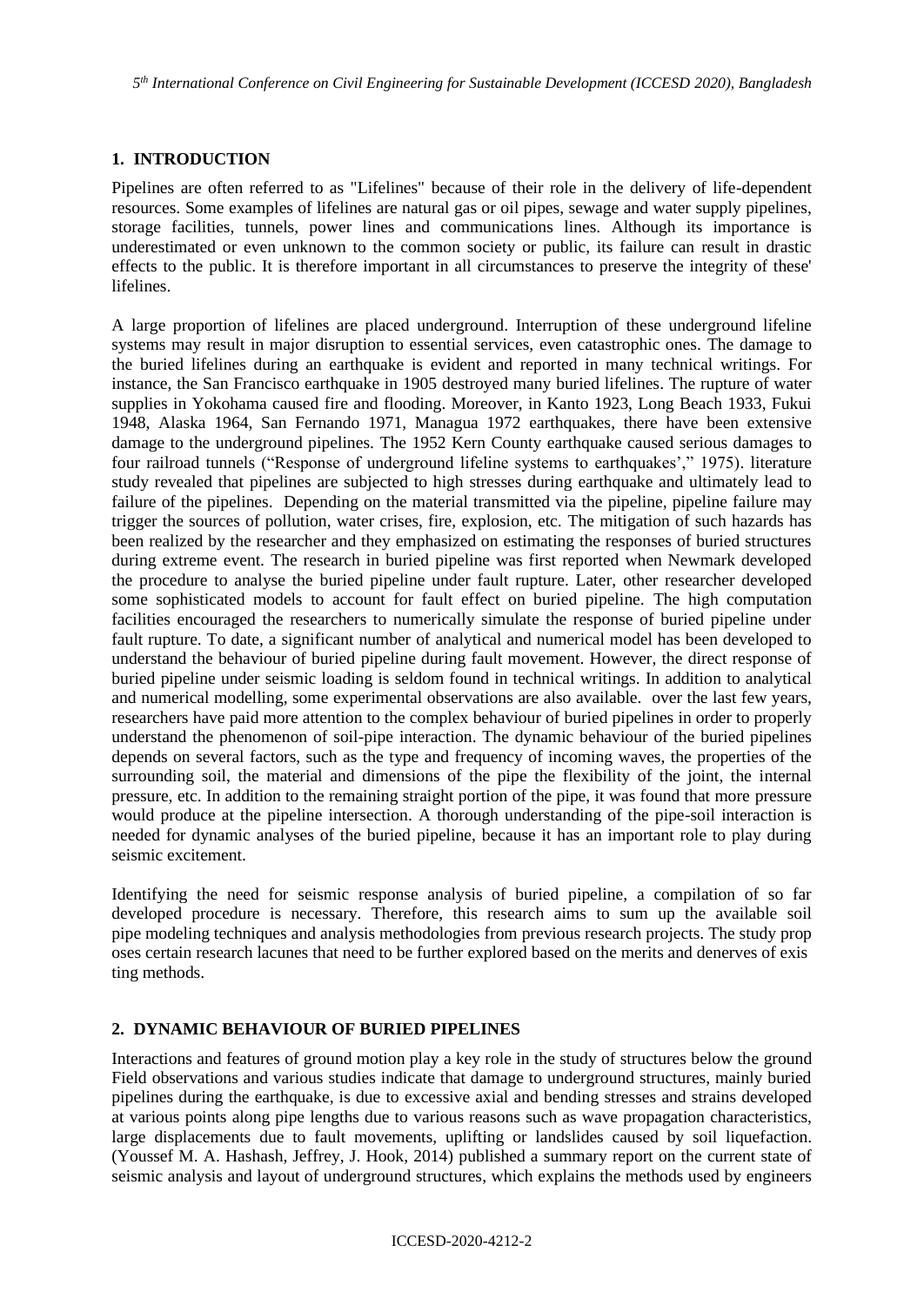to measure the seismic effect on the underground structure. The study also briefly addresses the design of appropriate ground motion parameters, including peak accelerations and velocities, target response spectra and ground motion time histories.

### **2.1 Soil Pipe Interaction**

The soil and pipe interactions have a profound effect on the behavior of the buried pipe that is subject ed to earthquake excitations. (F. Behnamfar, n.d.),2015 studied the effect of soil pipe interaction on bending of buried pipeline and concluded that the axial strain at bends is larger in stiffer soil due to smaller slippage and that the bend strain is direct, whereas the relative displacement of the soil pipe is inversely proportional to the diameter to thickness ratio. Analytically, (J. P. Dwivedi, 2010) & (Pitilakis, 1996) have shown that axial analysis is the critical analysis and the pipeline's dynamic soilpipe interaction (SSI) effects for axial response are significant while those are negligible for lateral response. (Liu, n.d.) found that the soil around the pipeline plays a very important role in the seismic activity of the pipeline. He showed that soil pipe contact induces both axial and bending stresses in continuous pipelines, which may ultimately lead to the buckling and crushing of pipelines. (V. Corrado, B. D'Acunto, N. Fontana, 2009) demonstrated that interaction between the soil structure and the end constraint can significantly affect the dynamic response of a buried, seismically excited finite pipe. They also showed that the end points of the pipe are the weakest areas, where high stresses can cause breaks or fractures.

### **2.2 Permanent Ground Deformation**

The permanent ground deformation (PGD) is nothing but a large-scale deformation of the ground caused by soil liquefaction, landslide or fault movement. Effect of permanent ground deformation (PGD) on dynamic behaviour has been studied by various researchers.(Arya, A. K., Shingan, B., and Prasad, 2015) presented guidelines for calculating seismic resistance and outlined various measures to be taken to prevent oil and gas continuous buried steel pipeline failure under various seismic events such as fault, landslide, etc. causing permanent deformation of the ground.(LI Hongjing, 2008) found that permanent ground deformation (PGD) due to faults in buried pipelines, peak stress increases rapidly as the ratio diameter to thickness ratio increases. The researchers have demonstrated that the buried pipeline's seismic response increases with soil displacement and crossing angle increases and decreases with buried depth increases. The greater the angle of crossing, the greater the pipe's response under normal movement. The greater buried depth, the pipe's poorer performance.

# **2.3 Wave Propagation**

There are primarily two types of seismic waves, body waves and surface waves. Body waves are slower waves of high propagation velocity. There is much less ground strain caused by the propagation of body waves. On the other hand, the frequency of surface wave propagation is much lower and the resultant ground stress is higher. Therefore, surface waves are more dangerous than body waves for submerged pipelines. Effect of wave propagation on dynamic behaviour of buried pipeline has been studied. (Othman A. Shaalan, Tarek N. Salem, Eman A. El shamy & Mansour, 2014) found that stiffer soils tend to intensify and encourage earthquake waves to move faster, whereas softer soils tend to dampen movement values slightly and hamper the movement and propagation of earthquake waves. (Hosseini, 2015) indicated that stress levels or rotations along the pipelines are negligible in joint pipe networks under the influence of transient ground waves and that effective damage is likely only at the intersection points or where the direction of the lines has shifted, i.e. at the bends.

### **2.4 Other governing factors**

Pipe diameter, burial depth and other soil and excitation characteristics play a major role in underground pipeline seismic behaviour. (Hassan Sharafi, 2015) found that soil friction angle, pipe diameter and pipe burial depth played an important role in the uplifting actions of shallow buried pipelines caused under cyclic loading by soil liquefaction. (Prashant Mukherjee, N U Khan, 2013) found that slippage depends mainly on pipe diameter and installation depth in the pipe line network. As the diameter of the pipeline increases, its axial strain also increases as it is a direct function of the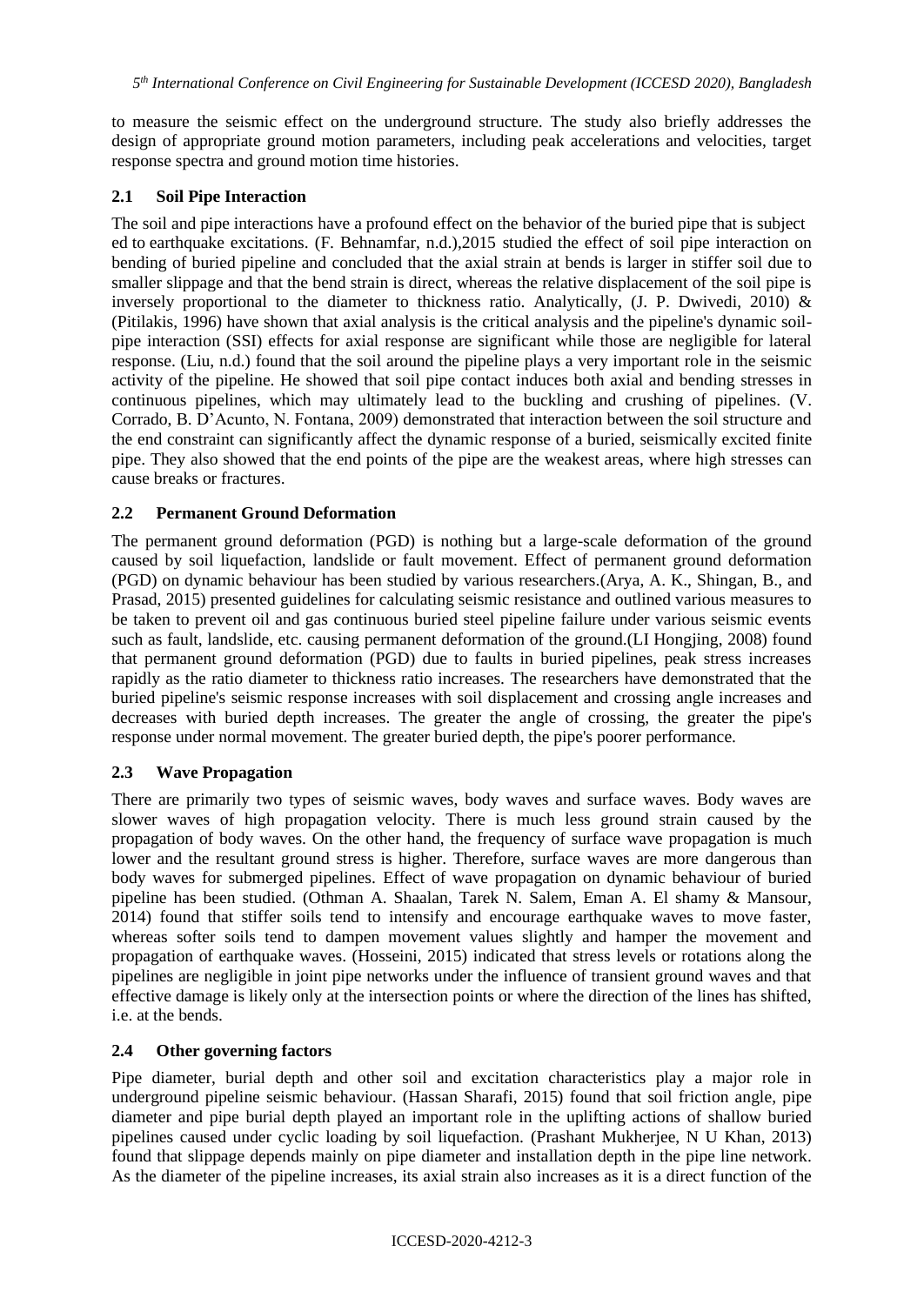diameter of the pipeline that ultimately increases the pipeline slippage. While the likelihood of slippage decreases with an increase in burying depth as the depth increases the confining stress. (Seyyed Omid Hosseiny & Vaghefi, 2014) investigated the effect on pipe stability during earthquake excitation of various fluid properties such as fluid density and velocity, pipe slope, soil depth and soil behaviour.

### **3. DOMINANT FAILURE MODES OF BURIED CONTINIOUS PIPELINES**

The various buried steel pipeline failure modes reported by (Psyrras & Sextos, 2018), (Singh & Kareem, n.d.) are subjected to seismic excitation.

### **3.1 Shell mode buckling**

The result of this kind of buckling is compressive load or pure bending. This is the most common type of buckling and this type of buckling is usually observed in large pipes buried in deep trenches. fig. 1(a).

### **3.2 Beam mode buckling**

In this type of buckling, compressed pipe will bend upward and soil will attempt to resist it. Such type of failure occurs in pipes with a comparatively smaller diameter that are shallowly buried. It was clear from the past earthquake that the probability of failure in this category is low compared to buckling in shell mode. fig. 1(b).

### **3.3 Tensile failure**

Such failure occurs when there is tension in the pipelines. Pipelines with more ductile actions are less likely to fail. In the pipeline, seismic hazards such as fault, landslide liquefaction and relative ground motion are causing tensile strain. fig. 1(c).

### **3.4 Cross section Ovalization**

Under bending stress, this type of failure occurs. The initial pipe diameter will change in this case and its shape will also change from circular to oval. fig. 1(d).

### **3.5 Local buckling**

Local pipe wall instability causes local pipeline buckling and wrinkling. Both wave propagation and geometric distortion caused by ground deformation due to local shell wrinkling initiation tends to concentrate on these wrinkles. Therefore, circumferential cracking of the pipe wall and leakage occurs in the pipe wall due to the expansion of the local curvature.



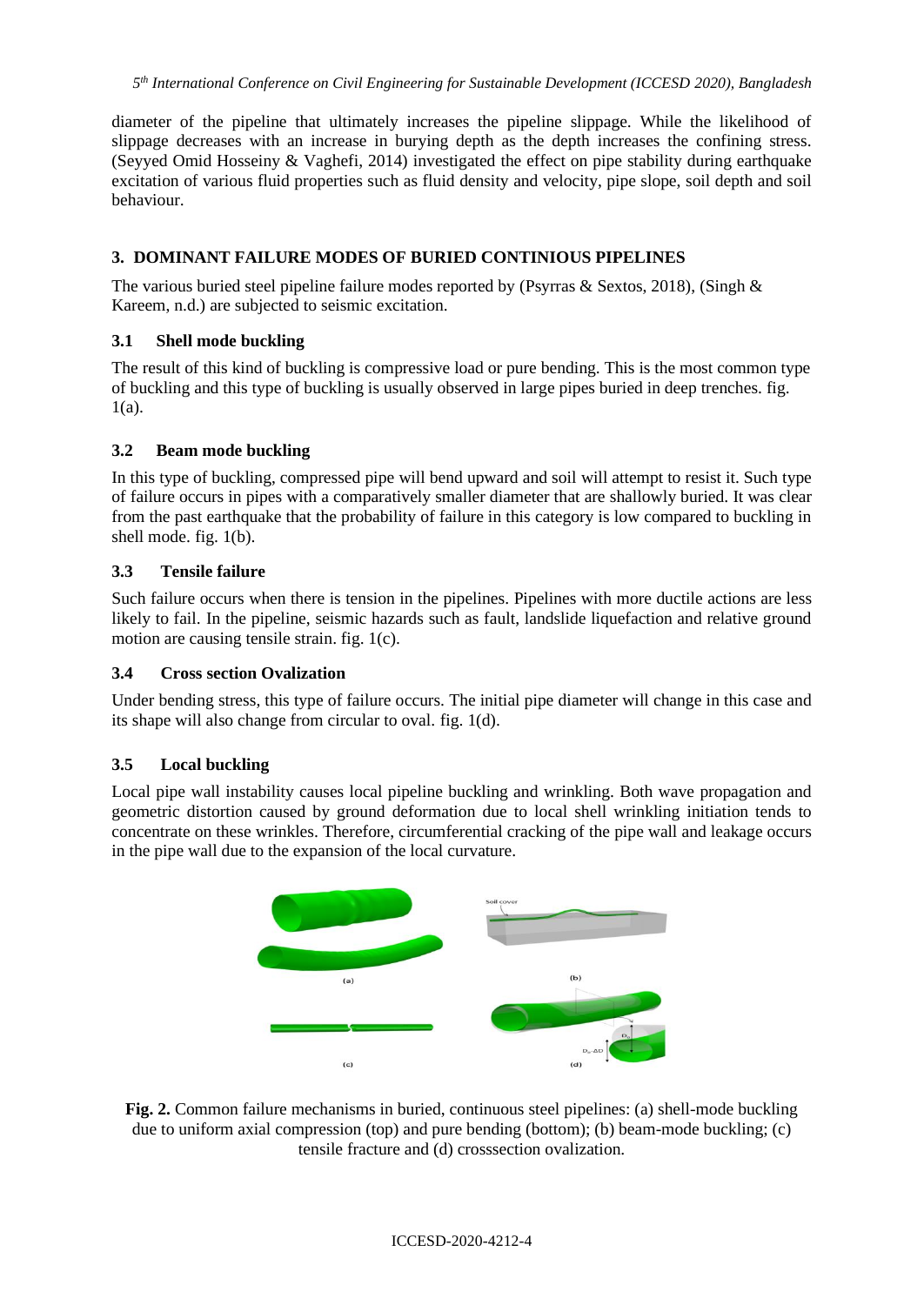# **4. DOMINANT FAILURE MODES OF BURIED SEGMENTED PIPELINES**

# **4.1 Axial pull-out**

The common failure mechanism of a segmented pipeline in the areas of tensile ground strain is axial pull-out at joints as the shear strength of the joint caulking material is significantly less than that of the pipe.

### **4.2 Crushing of Bell & Spigot joints**

Crushing of bell-and-spigot joints is a very common failure mechanism in compressive strain areas.

### **4.3 Flanged joint failure**

Due to the breaking of the flange connection the flanged joint pipeline can fail at the joint in the tensile ground strain areas.

### **4.4 Circumferential flexural failure & joint rotation**

When a segmented pipeline is bent due to lateral permanent ground movement or seismic shaking, any combination of joint rotation and flexure in the pipe segments accommodates the ground curvature. Over a wide geographical area, pipelines are usually buried. Continuous pipeline failures are a tensile rupture local or beam buckling, and unnecessary joint bending in individual pipelines are the main modes of segmented pipeline failure.

# **5. AVAILABLE MODELING TECHNIQUES OF SOIL-BURIED PIPE SYSTEM**

Different types of modeling of the underground pipelines are available, starting from extremely simple to complex threedimensional modeling of the soil–structure system. (Datta, 1999) stated that one of the following four ways of simulating soil-pipe interaction systems can be modelled as a soilpipe system. As shown below, each strategy has some advantages and disadvantages.

### **5.1 Beam model on elastic springs**

Figure 2(a) shows the beam model in elastic foundation modelling where the pipe is defined as a long beam and the surrounding soil is represented as a spring. Spring stiffness and dashpot coefficient can provide soil-pipe interaction. This technique is not capable of capturing dynamically loaded pipeline buckling and fracturing phenomenon. This model is used to represent long buried pipelines in which bending and axial deformations are of main concern.

### **5.2 Shell model**

Instead of single-dimensional beam objects as shown in figure 2(b) the pipe can also be represented by three-dimensional cylinder shells. In contrast to beam component, the shell integrates pipeline buckling and fracturing phenomenon. The shell model is assumed to be resting within a viscoelastic medium.

### **5.3 Plane strain model**

Buried pipelines can be viewed as a plane strain problem, as the dimension is much larger than the other two cross directions in an axial direction for pipelines. The plane strain model is shown in Figure 2(c). This method of modelling can be used to evaluate hoop stress and radial deformation.

### **5.4 Hybrid model**

In the hybrid model shown in Fig.  $2(d)$ , the interior region  $(R1)$  is modeled by the finite element method (FEM), while the outer region (R2) is modeled by the half space continuum. A planestrain model is adopted for both regions. Continuity of displacement and strain is maintained at the interface boundaries between the two regions.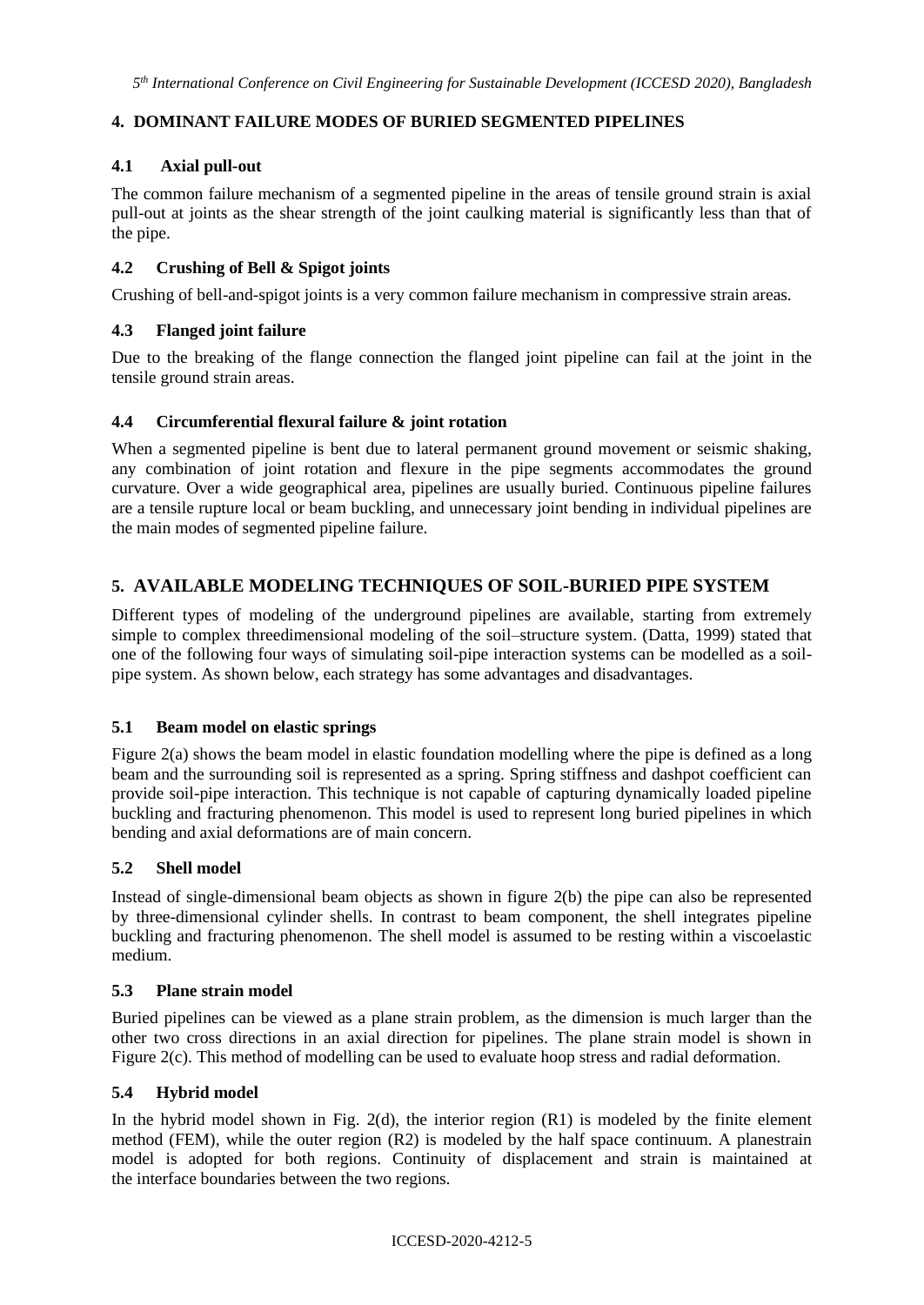

Figure 2. (a) Beam on elastic foundation (b) Shell model (c) Plane-strain model and (d) Hybrid model (Datta, 1999)

# **6. ANALYSIS METHODOLOGIES**

At the beginning of the study, the soil-pipe relationship has not been addressed. Later, other experiments were also conducted with a view to complex pipe-to-soil interactions. The following parts are categorically defined by the current soil-pipe system response methodologies under seismic excitation.

### **6.1 Analysis avoiding soil-structure interaction**

In this situation, it was believed that the pipe was moving with the ground, i.e. no relative motion between the pipe and the soil. Few studies have been carried out in the buried pipeline area without recognizing the interaction of soil-structure (Newmark, N.M. & Rosenblueth, 1971) (Hindy, A. & Novak, 1979)(Shah, H. & Chu, 1974) .The researchers primarily proposed several simplistic methods to obtain responses in seismic loads by neglecting soil-structuring interactions. This phenomenon is acceptable for certain conditions, for example if the stiffness of soil that surrounds the pipe are very high compared to the pipes itself, the interaction of the soil pipes may be ignored.

### **6.2 Quasi static analysis with soil–structure interaction**

In this analysis, the soil deformations are matched by a combination of pipe deformations and relative deformations of joints. In order to obtain the response from a buried structure with flexible joints during earthquake agitation, (Singhal, A.C, Zuroff, 1990), with the concept of beams on elastic foundations suggested a quasi static analysis.

### **6.3 Analysis Considering soil–structure Interaction Phenomenon**

In this case, the pipe should consider the phenomenon of soil-pipe interaction if the pipe passes through a soil that is relatively soft and soil stiffness is not much greater than the pipe stiffness. Initially, dynamic analysis was carried out on the basis of Beam on Elastic Foundation Theory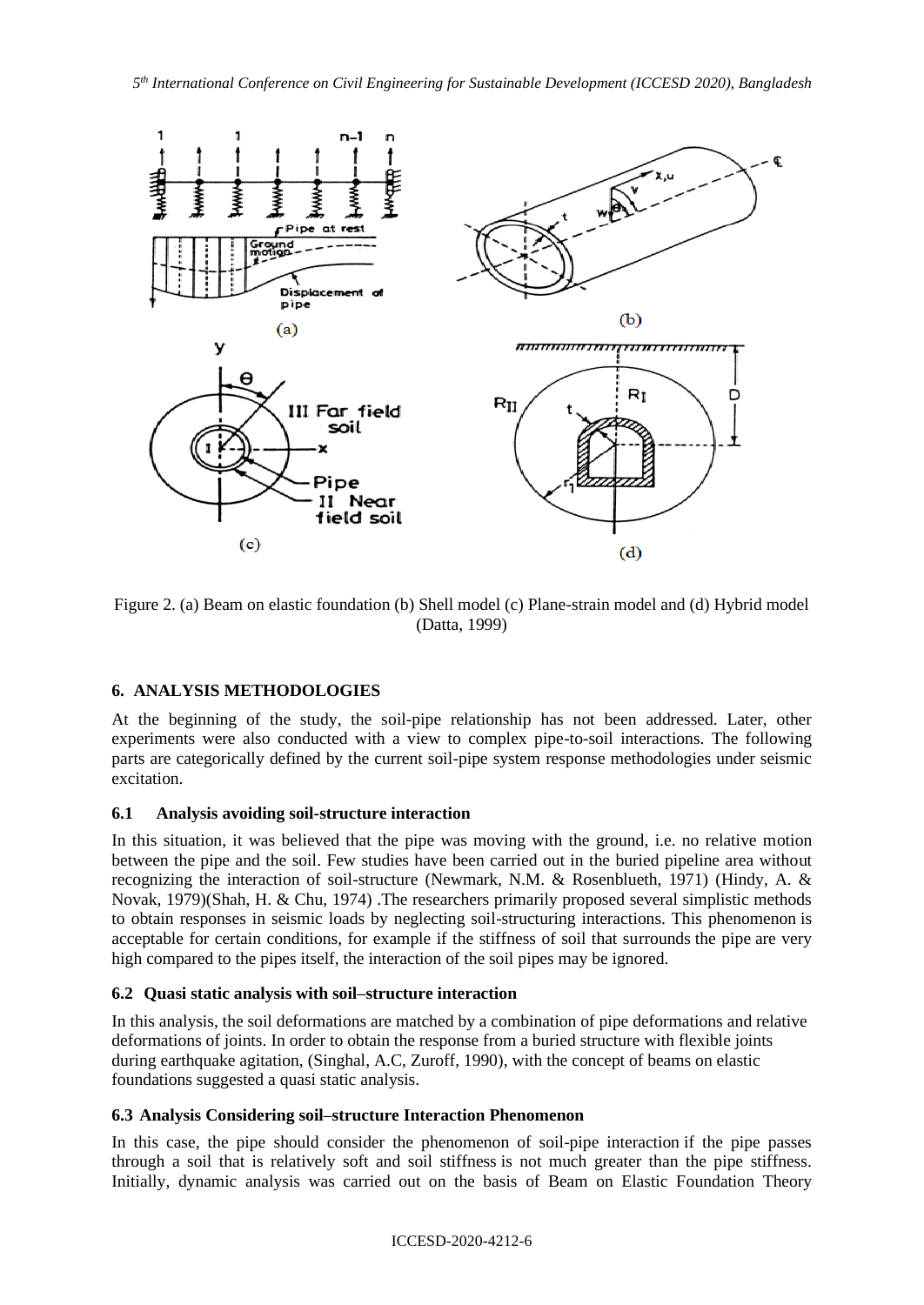(Hindy, A. & Novak, 1979), (Datta, T.K. & Mashaly, 1986) which integrates the effect of soilstructure interactions. Nevertheless, these methods did not integrate the phenomenon of buckling and fracturing of the pipeline under seismic loading. The pipe was later modelled as a cylindrical shell, instead of a beam to resolve these demerits (Datta, S.K., Shah, A.H., & El-Akily, 1982),(Muleski, G.E. & Ariman, 1985). In addition, the existence of pipeline motion during an earthquake has indicated that a beam or a cylindrical shell did not consider modifying free field motion (Wong et al., 1986). The plain strain model or finite-element analysis, which represents a practical conduct for the complete interaction of soil-structures ((Datta, S.K., Shah, A.H., & Wong, 1984),(Patil, M., Choudhury, D., Ranjith, P.G., & Zhao, 2018). Considerable work was carried out in the context of simple beam theory, i.e. the theory of beam on the elastic foundation or the perception of pipes as cylindrical shells. But there is very little work on seismic analysis of the pipeline with respect to the method of three-dimensional finite elements. Such numerical analyses are conducted using Finite Element Method or Finite Differences Method-based computers like ABAQUS, FLAC, PLAXIS2D etc. ((Saeedzadeh, R. & Hataf, 2011), (Boron, P. & Dulinska, 2017), (Ghiasi, V. & Mozafari, 2018).

#### **6.4 Time history analysis**

This is a dynamic analysis that is nonlinear. A selective earthquake ground motion is applied directly to the structure base in this analysis process. Instantaneous stresses throughout the structure were measured at small intervals during the entire duration of the earthquake. The time history method is not generally used in an analysis system due to its long running machine, but this method provides more accurate results compared to a pushover test as it inculcates real earthquake information as an input file.

### **7. RESPONSE OF BURIED PIPELINE UNDER SEISMIC EXCITATION**

Responses to seismic excitement of buried pipelines include changes in pipe dimensions, pipe stiffness, soil conditions surround, burial depths, and so forth. (Lee, D.H., Kim, B.H., Lee, H., & Kong, 2009) conducted a comparative study of the seismic activity of the buried gas pipeline. Three different conditions of soil media have been considered, such as soft clay, loose and dense sand. The authors adopted different types of end support of the pipe and it was observed that under seismic excitation, at the end of the pipe, maximum strain is more dangerous among all types of end restrain fixed-fixed end condition. Furthermore, the maximum strain along the length of the pipeline is considerably higher in the case of soft clay than compared with dense or loose sand and this effect can be kept to a minimum by increasing pipeline burial depth. Hindy and Novak (1979) found that considering dynamic soil-pipe interaction decreases axial and bending stress responses relative to the case of no-interaction. In addition, the method of nonlinear finite elements provides more accurate results than the simplified methods stated by (Chen, 1995). The emphasis should be on the position of the pipe bend and pipe intersection (T or L intersection) in order to obtain dynamic responses as more stress is produced at these locations as seen from previous research (Soliman, H.O. & Datta, 1996). (Karamanos, S.A., Sarvanis, G.C., Keil, B.D., & Card, 2017) emphasized that by increasing the wall thickness of the pipe or by putting soft backfill around the pipe dynamic stresses on the pipe can be minimized. Nevertheless, care should be taken to put soft backfill as pipe buckling can be increased in such situations.

### **8. CONCLUSIONS**

In order to study the dynamic behaviour of underground structures, the following points should be considered:

- A detailed seismic assessment should be carried out to study the effects of the earthquake, taking into account the type of soil and site conditions.
- Underground structures should be designed instead of inertial forces for imposed seismic ground deformations.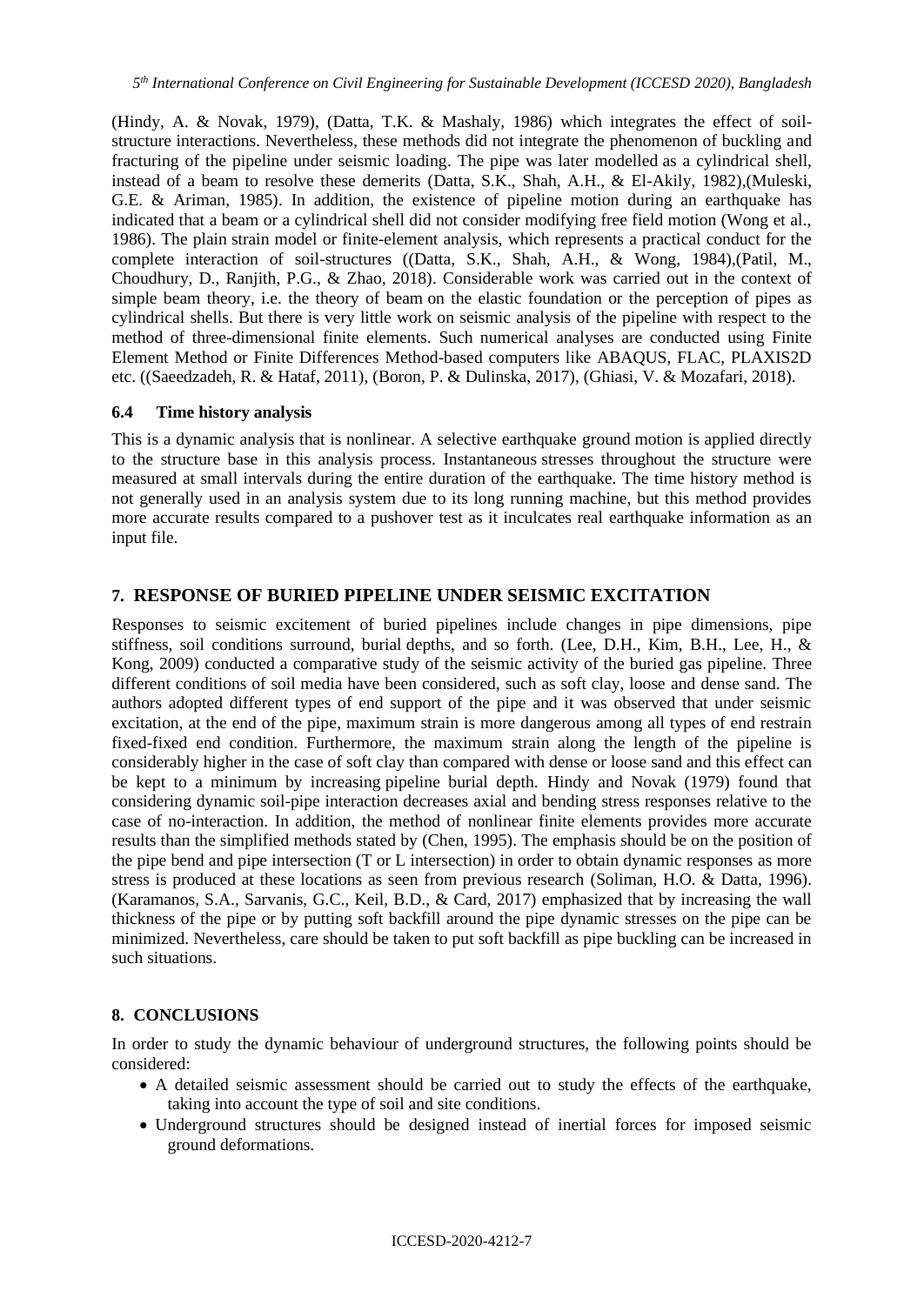- Seismic excitation simulation can be achieved by considering parallel, perpendicular or skewed propagation of the P, S or Rayleigh wave to the longitudinal axis of the pipeline.
- Longitudinal seismic analysis should be conducted in combination with transversal analysis, and dynamic analysis should also be performed at critical points to determine stresses and strains.
- The dynamic time-history analysis using 3D finite element models should be conducted to model the soil-structure interaction effects.
- Experimentation is considered necessary by considering different variables combinations.

This review study presented a state of the art in buried pipeline's seismic behaviour. This study includes various modes of failure, modelling techniques, analysis methods, and buried pipeline responses considering the phenomenon of dynamic soil-pipe interaction with and without it. It was found that very little analytical research was conducted considering pipe as a shell model capable of simulating the phenomenon of buckling and fracture. However, less attention was paid to threedimensional numerical analysis using methods of finite elements involving nonlinear interaction between soil and pipe. Due to the complex dynamic soil-pipe relationship, the activity of the buried pipeline under seismic loading is still not properly understood. The variance of the field conditions and the nonlinearity of the soil should also be included in the analyses. These could lead us to avail ourselves of the future scope of work.

### **REFERENCES**

- American Society of Civil Engineers. (1974). Earthquake damage evaluation and design considerations for underground structures a Public Service paper, var.pag.
- Arya, A. K., Shingan, B., and Prasad, C. V. (2015). Seismic Design of Continuous Buried Pipeline. *International Journal of Engineering and Science*, *1*(1), 6–17.
- Boron, P. & Dulinska, J. (2017). The dynamic analysis of a steel pipeline under a seismic shock. *Procedia Engineering*, *199*, 104–109.
- Chen, Y. (1995). Simplified and refined earthquake analyses for buried pipes. *Mathematical and Computer Modelling*, *21*(11), 47–60.
- Datta, S.K., Shah, A.H., & El-Akily, N. (1982). Dynamic behavior of a buried pipe in a seismic environment. *Journal of Applied Mechanics*, *49*(1), 141–148.
- Datta, S.K., Shah, A.H., & Wong, K. C. (1984). Dynamic stresses and displacements in buried pipe. *Journal of Engineering Mechanics*, *110*(10).
- Datta, T.K. & Mashaly, E. A. (1986). Pipeline response to random ground motion by discrete model. *Earthquake Engineering & Structural Dynamics*, *14*(4), 559–572.
- Datta, T. K. (1999). Seismic response of buried pipelines : a state-of-the-art review, *192*, 271–284.
- F. Behnamfar, M. V. and M. S. (n.d.). A Continuum Shell-beam Finite Element Modelling of Buried Pipes with 90-degree Elbow Subjected to Earthquake Excitations. *International Journal of Engineering*, *28*(issue 3), pp 338-349.
- Ghiasi, V. & Mozafari, V. (2018). Seismic response of buried pipes to microtunnelling method under earthquake loads. *Soil Dynamics and Earthquake Engineering*, *113*, 193–201.
- Hassan Sharafi, S. J. and P. P. (2015). Uplifting Behavior of Shallow Buried Pipelines Within Liquefiable Soils Under Cyclic Loading. *Electronic Journal of Geotechnical Engineering*, *20*(16), 9675–9968.
- Hindy, A. & Novak, M. (1979). Earthquake response of underground pipelines. *Earthquake Engineering and Structural Dynamics*, *7*(5), 451–476.
- Hosseini, A. B. and M. (2015). Sensitivity Analysis of Buried Jointed Pipelines Subjected to Earthquake Waves. *Open Journal of Earthquake Research*, *4*, 74–84.
- J. P. Dwivedi, V. P. S. and R. K. L. (2010). Dynamic Analysis of Buried Pipelines under Linear Viscoelastic Soil Condition. *Advances in Theoretical and Applied Mechanics*, *3*(12), 551–558.
- Karamanos, S.A., Sarvanis, G.C., Keil, B.D., & Card, R. J. (2017). Analysis and Design of Buried Steel Water Pipelines in Seismic Areas. *Journal of Pipeline Systems Engineering and Practice*, *8*(4), p.04017018.